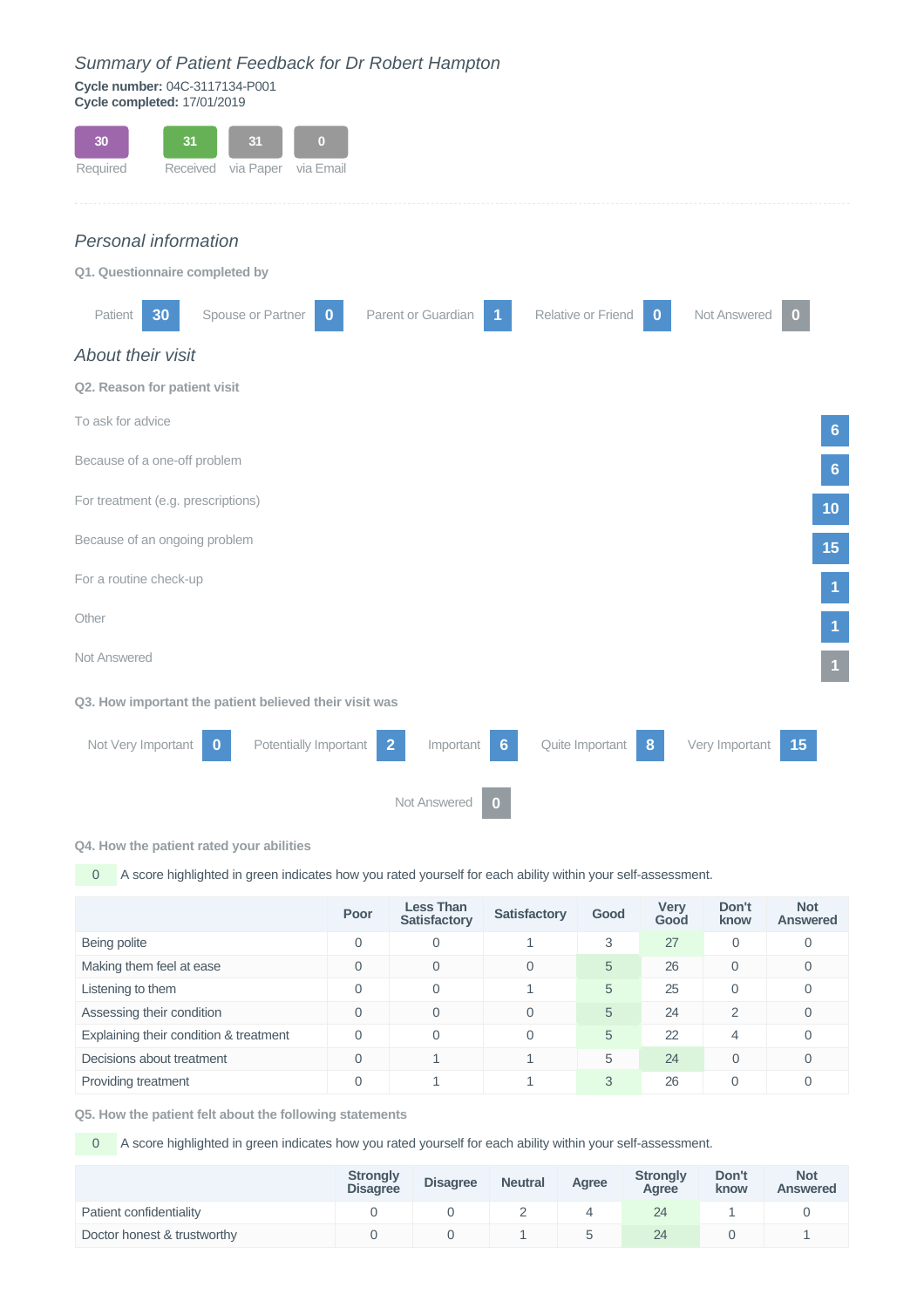**Q6. Are patients confident in your ability to provide care**



**Q9. Comments**

*"Very nice man, very polite and understanding, made me feel very comfortable. "*

*"Really helped me with my problem. "*

*"I found Dr Hampton to be very understanding. A good bedside manner. "*

*"I really like my doctor today. Finally I felt that someone was listening to me and helping solve the problem. I wish this doctor to be my regular doctor. "*

*"This doctor are good like to see him again. "*

*"N/A"*

*"I think the doctor is very competent person. He treated me well and better than the previous one. I am happy that this kind of specialist works here and will be happy to come and see him if any problems occurs to me. "*

*"Clear explanations. Comprehensive diagnostic care. Fast but not rushed. "*

*"I'd not met this dr before. He was able to understand my concerns and also treated me like an intelligent person. "*

*"Doctor was very informative. Was easy to discuss my issues with him. "*

*"Dr was very helpful in making sure I was happy with all results. "*

*"Great doctor, listens really well and is understanding. Didn't feel like he was rushing my appointment. "*

*"I needed a specific check up and he didn't agree in doing it because is not usually done in the UP."*

*"Lovely bloke."*

*"Very quick, competent, reassuring. Thank you."*

*"He was really nice and put me at ease and he explained things really well. I would gladly see him again. 10/10"*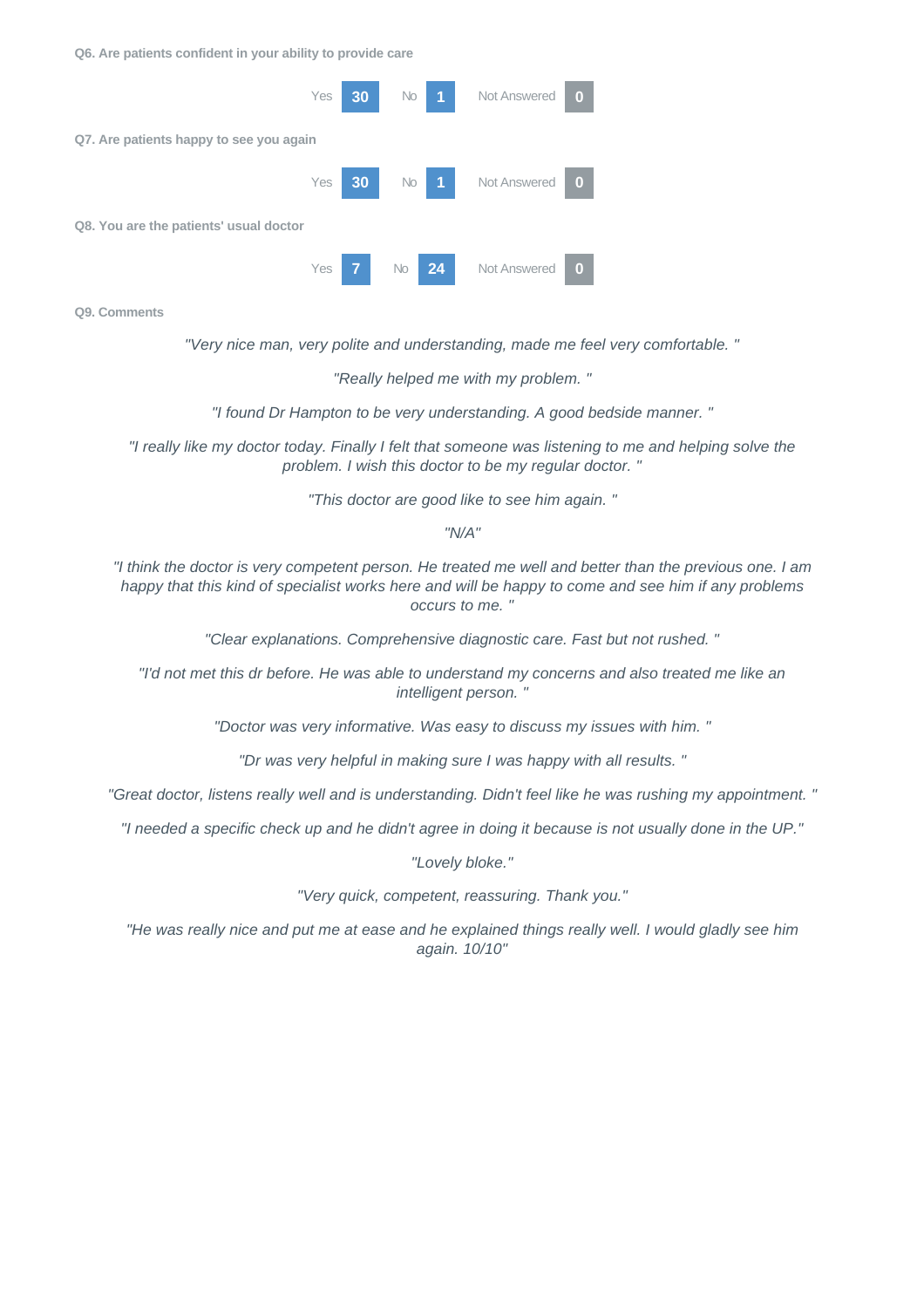This benchmark is a comparison of your scores against results collected nationally

This sample was taken on 15/01/2019 and is based on 30755 completed cycles.

|                                                                  |              | <b>Benchmark</b> |                   |             |               |                          |            |                                     |
|------------------------------------------------------------------|--------------|------------------|-------------------|-------------|---------------|--------------------------|------------|-------------------------------------|
| Question                                                         | <b>Score</b> | <b>Min</b>       | Lower<br>Quartile | <b>Mean</b> | <b>Median</b> | <b>Upper</b><br>Quartile | <b>Max</b> | <b>Standard</b><br><b>Deviation</b> |
| Being polite                                                     | 95           | 56               | 96                | 97.4        | 98            | 99                       | 100        | 2.9                                 |
| Making them feel at ease                                         | 95           | 58               | 95                | 96.6        | 97            | 99                       | 100        | 3.2                                 |
| Listening to them                                                | 94           | 56               | 95                | 96.6        | 97            | 99                       | 100        | 3.2                                 |
| Assessing their condition                                        | 95           | 59               | 95                | 95.9        | 97            | 98                       | 100        | 3.4                                 |
| Explaining their condition &<br>treatment                        | 95           | 58               | 94                | 95.4        | 96            | 98                       | 100        | 3.8                                 |
| Decisions about treatment                                        | 91           | 49               | 93                | 95.1        | 96            | 98                       | 100        | 3.9                                 |
| Providing treatment                                              | 93           | 54               | 95                | 96.0        | 97            | 98                       | 100        | 3.5                                 |
| Patient confidentiality                                          | 93           | 42               | 90                | 92.4        | 93            | 95                       | 100        | 3.9                                 |
| Doctor honest & trustworthy                                      | 94           | 43               | 91                | 93.4        | 94            | 96                       | 100        | 3.9                                 |
| Are you confident about this<br>doctor's ability to provide care | 96           | 70               | 100               | 99.5        | 100           | 100                      | 100        | 1.4                                 |
| Are you completely happy to see<br>this doctor again             | 96           | 70               | 100               | 99.4        | 100           | 100                      | 100        | 1.8                                 |

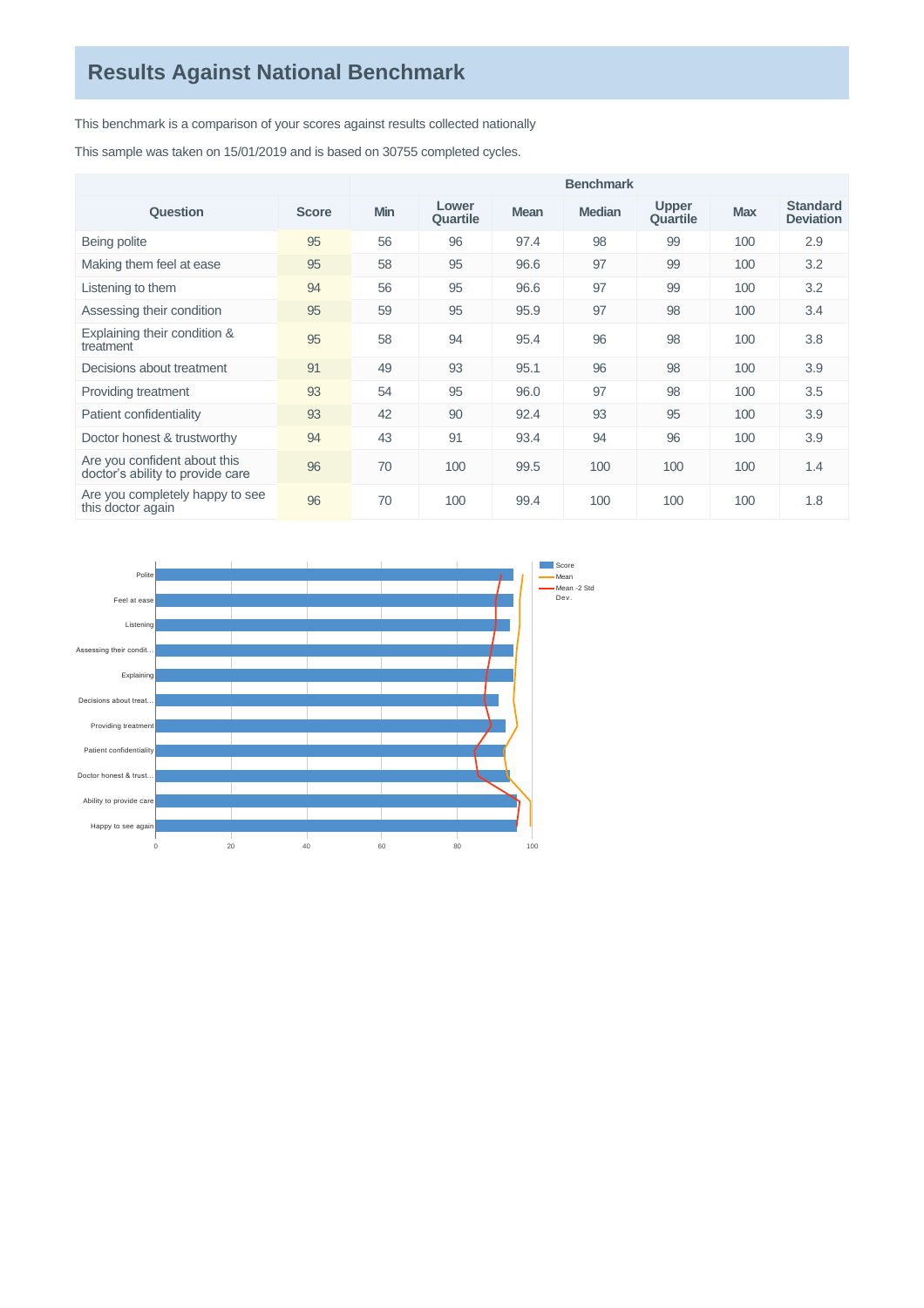## **Results Against Area Team Benchmark**

This benchmark is a comparison of your scores against Appraisees within the area team - NHS ENGLAND MIDLANDS AND EAST (CENTRAL MIDLANDS)

This sample was taken on 15/01/2019 and is based on 3176 completed cycles.

|                                                                  |              | <b>Benchmark</b> |                   |             |               |                          |            |                                     |
|------------------------------------------------------------------|--------------|------------------|-------------------|-------------|---------------|--------------------------|------------|-------------------------------------|
| Question                                                         | <b>Score</b> | Min              | Lower<br>Quartile | <b>Mean</b> | <b>Median</b> | <b>Upper</b><br>Quartile | <b>Max</b> | <b>Standard</b><br><b>Deviation</b> |
| Being polite                                                     | 95           | 75               | 97                | 97.6        | 98            | 99                       | 100        | 2.6                                 |
| Making them feel at ease                                         | 95           | 69               | 96                | 96.9        | 98            | 99                       | 100        | 3.0                                 |
| Listening to them                                                | 94           | 70               | 96                | 96.9        | 98            | 99                       | 100        | 3.0                                 |
| Assessing their condition                                        | 95           | 70               | 95                | 96.2        | 97            | 98                       | 100        | 3.1                                 |
| Explaining their condition &<br>treatment                        | 95           | 65               | 94                | 95.7        | 96            | 98                       | 100        | 3.5                                 |
| Decisions about treatment                                        | 91           | 62               | 94                | 95.4        | 96            | 98                       | 100        | 3.6                                 |
| Providing treatment                                              | 93           | 66               | 95                | 96.3        | 97            | 98                       | 100        | 3.2                                 |
| Patient confidentiality                                          | 93           | 65               | 90                | 92.5        | 93            | 95                       | 100        | 3.7                                 |
| Doctor honest & trustworthy                                      | 94           | 66               | 91                | 93.6        | 94            | 96                       | 100        | 3.7                                 |
| Are you confident about this<br>doctor's ability to provide care | 96           | 70               | 100               | 99.6        | 100           | 100                      | 100        | 1.4                                 |
| Are you completely happy to see<br>this doctor again             | 96           | 70               | 100               | 99.5        | 100           | 100                      | 100        | 1.6                                 |